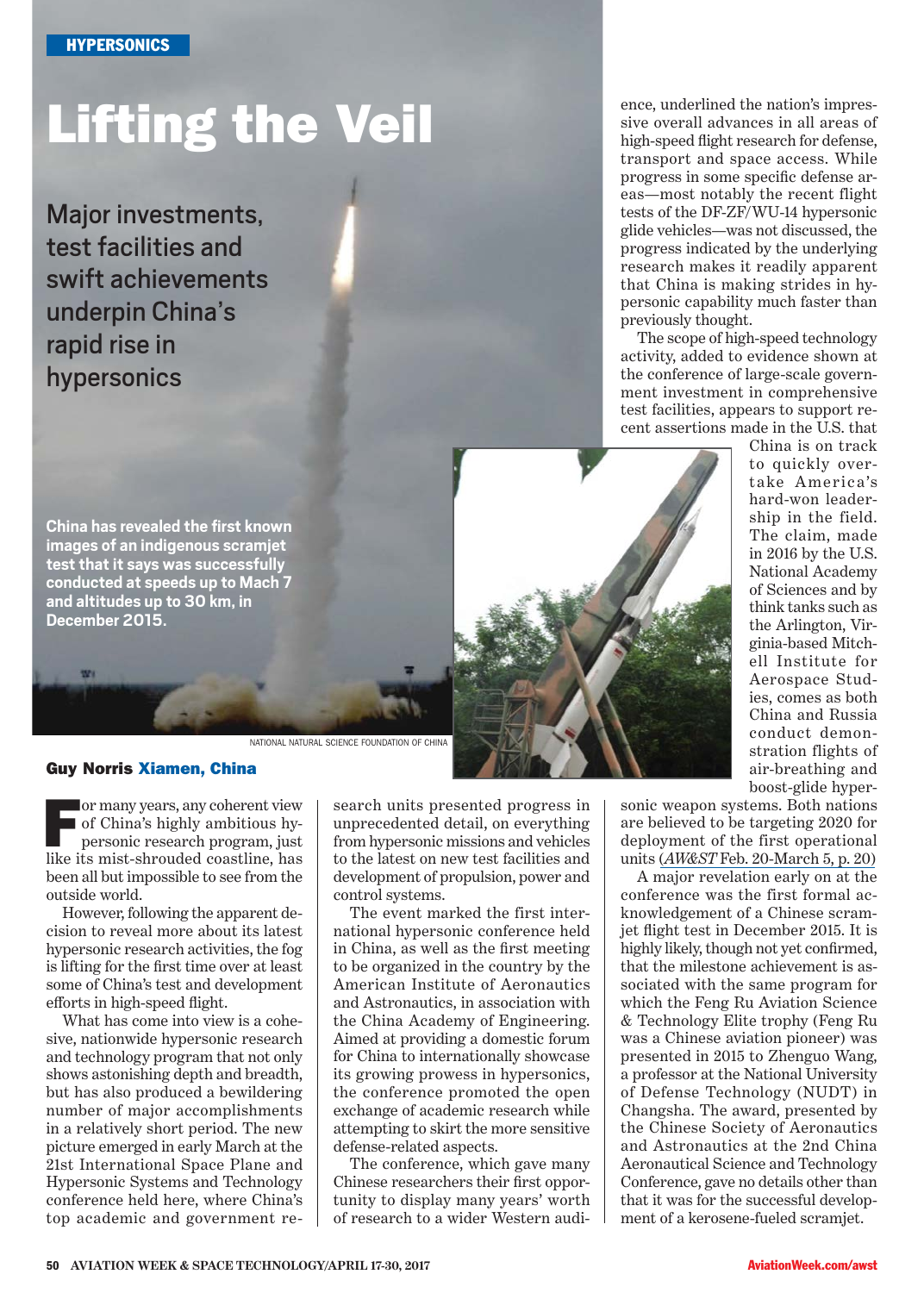Showing images at the March hypersonic conference of the scramjet being ground-launched on a rocket booster, Chinese Academy of Sciences professor Lihong Chen said: "We also developed a low cost near-space science and technology flight test platform. The first flight test was successfully carried out, and key issues of the scramjet were demonstrated at Mach 3.5-7 and at altitudes of 15-30 km [9-18 mi.]." Offering no further details, Chen says the fight test was targeted at fundamental research under a program that she likened to the Australian-U.S. Hypersonic International Flight Research Experimentation (HIFiRE) effort.

#### **HYPERSONICS RESEARCH PLAN**

Many of the achievements outlined at the conference, including the scramjet test, have emerged from a



China aCademy of LaunCh VehiCLe TeChnoLogy

multiyear national "near-space" research initiative supported by the National Natural Science Foundation of China. "The focus is on long-range hypersonic maneuverable aircraft fying at altitudes of 30-70 km," says Chen. The 150 million yuan (\$22 million) project, which ran in 2007-16, was targeted at three key areas: developing theory and methods to guide relevant hypersonic technology research and development; driving innovative breakthroughs for "leap-forward" technology developments; and, lastly, fostering a team of outstanding researchers to support the sustained development of technology for nearspace vehicles in China.

Within these broad research groups, "funding was given to fostering early concepts and key and integrated projects," says Chen. Topic areas included: aerodynamics, thermal environment, scramjet propulsion, coupling mechanisms and prediction methods for gas and turbulence efects, computational and numerical simulation, materials and structures, thermal protection and intelligent, autonomous control.

Over the life of the various projects, the road map covered three periods, she adds: "These were the 'sowing' period, where all areas were funded for the first four years. The second covered years fve and six and included follow-on funding, particularly for programs with multidisciplinary optimization. The fnal phase, covering the seventh to ninth years, funded the integrated projects."

Key accomplishments include development of a theory for hypersonic unsteady fow, as well as understanding of complex fow mechanisms and advances in numerical simulation. "We improved the understanding of coupled-physical efects and found new fow phenomena," says Chen. "We also



established optimal design methods for high-lift/drag-ratio hypersonic aircraft and methods to reduce heat fux and drag as well as developed technology for no-ablation, active cooling. A proposed active thermal protection system [TPS] without ablation was demonstrated in the JF12 shock tunnel." The JF12 is a detonation-driven shock tunnel in the State Key Laboratory of High Temperature Gas Dynamics in Beijing's Chinese Academy of Sciences.

Propulsion highlights outlined by Chen, in addition to the scramjet fight test, included the identifcation of blowout limits of supersonic combustion with hydrocarbon fuel—vital to knowing the operability range of a scramjet. Researchers also proposed a new design method for hypersonic inlets, including a concept based on a curved compression face.

Chen says accomplishments in lightweight and heat-resistant materials, including structural TPS, include the development of materials in which resistance to thermal shock was enhanced by '"bionic" (biologically inspired) design of a ceramic surface structure. The result "increased thermal resistance by nearly 10,000 times," she adds. Researchers also developed advanced TPS deigns to provide more options for hypersonic vehicle design, using a variety of carbon foams, ceramic coverings and sandwich insulation, as well as combinations of corrugated sandwich materials and insulation.

Chinese developers have also perfected a manufacturing process for heat-resistant structures that combines fber bundles made by an interpenetrating weaving method with a secondary layering process. The combined efect creates a 3D lattice composite structure "to solve the problem of low interfacial strength of panels

#### **Studies of a folding-wing hypersonic boost-glide vehicle designed for deployment from a launcher at Mach 5 and 30-km altitude show dramatic changes in the center of pressure on release.**

and cores," says Chen. "Based on this technology, a new aerospace industry standard has been established and applied to a new generation of rockets and reusable space vehicles."

Chen also highlighted flight control, and described development of a new design method for fine attitude controlthat "has been applied to a waverider hypersonic vehicle to ensure efficient operation of the scramjet engine," she says. "Flight test results show the control system can ensure an angle of attack below 1.5 deg." Chen also described development of an active control law using an adaptive structural flter designed to improve futter boundary and suppress futter. "We have also developed a ground futter simulation system for the rudder, which has been applied to research of the aerodynamic elasticity of hypersonic vehicles," she adds.

"There are also a lot of programs I cannot show here," says Chen, who also declined to discuss the scramjet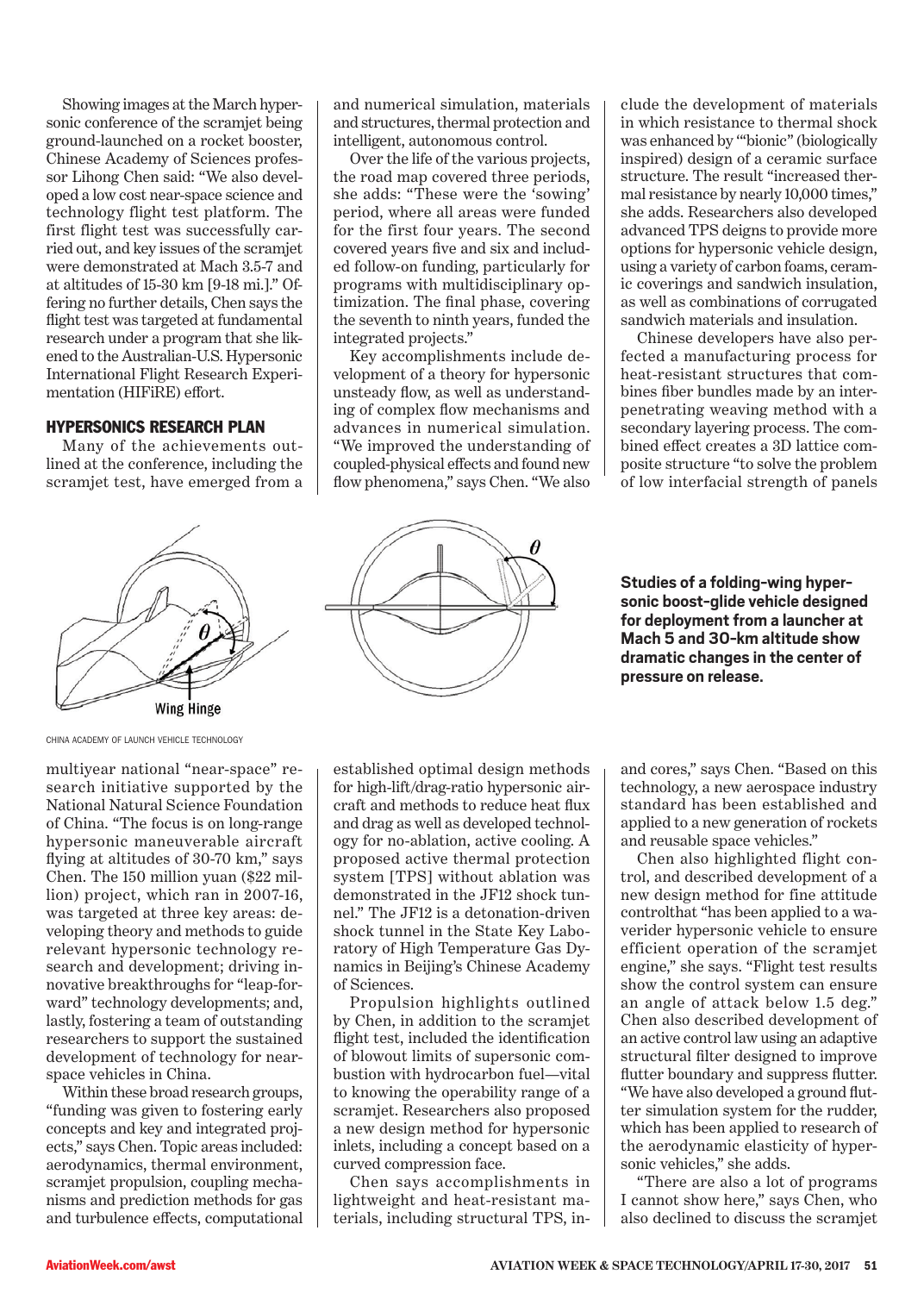fight test in further detail. More hints about progress in this classifed area came from Yancheng You, conference co-chair and a Xiamen University hypersonics specialist. Believed to be referencing NUDT's scramjet pioneer Zhenguo Wang, You says: "From the very beginning we wanted to invite another keynote speaker, a [big name in hypersonics] from China. But it was a little bit difficult because the topic is sensitive."

Compared to the most recent U.S.-hosted hypersonics and spaceplanes conference in Atlanta in 2014, when just 89 papers were presented, a record 347 were shown in Xiamen of which 272 were from China. Hypersonics is "definitely a very hot topic here," says You, who cites the explosive growth of academic papers on the topic as evidence.

Between 2002 and 2015, more than 33,300 papers were published in the Chinese language with "hypersonic/ space planes" in the title, while 3,582 journal papers with the same keywords were published in Chinese over the same span. The trend is seen globally as well, says You. Of more than 1,660 academic papers published in English on hypersonics in 2011-15, some 627, or 38%, were from China.



**Tests of a magneto-hydrodynamic heat shield system showed performance could be boosted by seeding the fow with potassium particles.**

#### Combined-CyCle ConCepts

Highlighted presentations at Xiamen on missions and vehicles included an integrated design method for an adaptable hypersonic dual waverider with twin scramjets fed by two 3D inward-turning inlets. The paper, from researchers at Avic, indicated the sharply swept delta-winged design with bifurcated inlets would have "satisfactory" performance at diferent angles of attack across a speed range of Mach 4-6.

A second highlighted vehicles study,



**Ground tests of a hydrogen-fueled continuous-rotating detonation ramjet at Mach 4.5 and simulated 18.5-km altitude indicated positive thrust was obtained (see page 54).**

The U.S. accounted for 25%, with 422, with the remainder produced by nations including France, Germany, Italy, India, Japan, Russia and the UK.

presented by Yuan Yu of the Beijingbased China Academy of Launch Vehicle Technology, evaluated a reconfgurable waverider that would unfold its wings following deployment from beneath the shroud of a launch vehicle. While the details of the application were not discussed, the study appears to be clearly aimed at increasing the potential size—and therefore capability—of hypersonic glide vehicles that could be boosted into the upper atmosphere by intermediate or large ballistic missiles.

The papers also reveal a major Chinese focus on advanced combined-cycle propulsion systems for two-stage orbital vehicles, including precooling hypersonic air-breathing engines as well as a variety of turbine-based combined-cycle (TBCC) and rocket-based combined-cycle engines. Researchers from the Beijing Institute of Aerospace Technology also provided one of the most startling revelations of the conference, of significant progress on a hybrid engine dubbed the turbo-aided rocket-augmented ramjet (TRRE) combined-cycle engine (see page 55).

Under testing and development for more than two years by the Beijing Power Machinery Research Institute, the TRRE is designed to operate from a standing start to Mach 6**+** and from sea level to 33-km altitude. The propulsion system combines a turbine engine, rocket and ramjet with a common, adaptable inlet and exhaust and is in the frst of three planned development phases. Developers plan to conduct the frst tests of the prototype engine up to Mach 6 in a free-jet facility later this year. Initial fight tests of a TRRE subscale demonstrator are planned by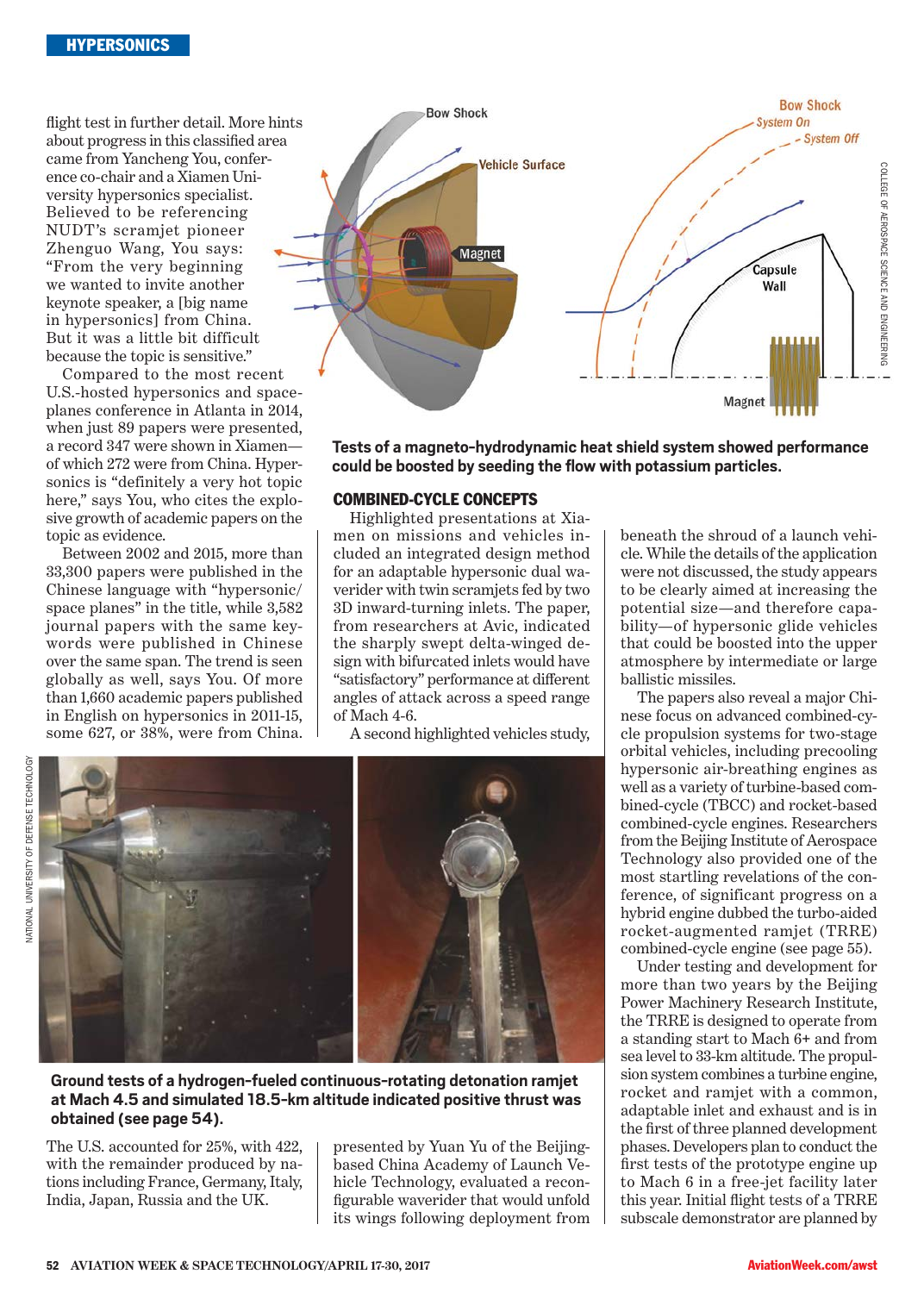2025 and full-scale envelope expansion by 2030.

Another combined-cycle concept, the Xiamen Turbine Ejector-Ramjet Combined Cycle (XTER), is being studied by Xiamen University's School of Aerospace Engineering as a research training project. The propulsion system is another variation on the TriJet combined cycle outlined by Aerojet Rocketdyne in 2011, and combines a turbine, rocket-ejector and supersonic ramjet in a compact tandem/overunder hybrid fowpath arrangement.

"We know there is a lot of work to be done, but the XTER engine could satisfy the thrust requirements of future hypersonic vehicles over a wide range of Mach numbers up to Mach 6. The propulsion components, including an inward-turning TBCC-inlet, scramjet combustor, ejector ramjet and expansion ramp nozzle have been preliminarily studied," says Yin Zeyong, dean of the School of Aeronautics and Astronautics at Xiamen University.

Thermal management system concepts unveiled at the event included a magneto-hydrodynamic (MHD) heat shield system that uses a solenoid magnet in the nosecone to push the hypersonic bow shock away from the surface of the vehicle during reentry. The study, by researchers at the NUDT, found the shock standoff distance could be increased twentyfold by using MHD. It also found that shock control and thermal protection at lower Mach numbers could be signifcantly improved by seeding the infow with particles of potassium to increase ionization.

Another thermal management system study that closely resembles the precooler work undertaken by the Japanese Aerospace Exploration Agency in the air turbo ramjet engine expander cycle program, and by UK-based Reaction Engines for its synergistic air-breathing rocket engine system, is a compact heat exchanger under test by a team at Beihang University in Beijing. The system, which would be used to precool air for the turbine in a combined-cycle engine, consists of tightly bundled tubes through which an unspecifed coolant is pumped. The system produced "excellent performance" in early tests, say the researchers, who plan additional evaluations.

Several papers focused on ramjet and scramjet developments, with a heavy emphasis on mixing, injection and ignition, all of which are important for combustion. Working with the State Key Laboratory of Laser Propulsion and Application in Beijing, researchers from NUDT looked into the fundamentals of scramjet combustion, and in particular investigated auto-ignition caused by an oblique shock in a fow feld at Mach 2.5. Using an imaging technique called nanoparticle-based planar laser scattering, they discovered that auto-ignition performance can be extended by increasing fuel injection pressure and the temperature of the airfow. They also found a longer fame cavity aids combustion.

Xian tested a scramjet combustor made up of two fameholder cavities mounted in tandem. The direct-connect tests, which were conducted at Mach 2 and at a set inlet temperature, showed the fameholding capacity increased with higher inlet pressures and that combustion stability moved from the upstream to the downstream cavity as pressure decreased.

#### PROPULSION RESEARCH

Recent advances in propulsion component research include studies of an over-under TBCC exhaust system incorporating a moveable ramp for adjusting throat area ratio. Developed



Another group from the same university has also studied the use of successive laser shots to ignite ethylene fuel in a scramjet combustor at Mach 2.52. They found that increasing the energy of the laser shortened ignition time and increased the size of the initial fame but that plasma ignition could fail altogether if the gap between laser pulses exceeded 50 microsec.

China's early fight test success of a hydrocarbon-fueled (kerosene) scramjet in 2015 has prompted follow-on research into better combustion systems for dual-mode scramjets capable of operating over a broader speed range up to Mach 10. Researchers from Northwestern Polytechnical University in

#### **Experiments showed supersonic shockwaves could be controlled with an arc-driven plasma synthetic jet (PSJ) actuator.**

by Nanjing University of Aeronautics and Astronautics' (NUAA) Jiangsu Province Key Laboratory of Aerospace Power Systems, in collaboration with Avic's Shenyang Aircraft Design and Research Institute, the new confguration is aimed at smoothing the transition from turbojet to ramjet. The device was tested on an experimental TBCC nozzle in NUAA's blowdown wind tunnel and showed that while the two fowpaths interacted, the ramjet fow had a greater impact on the inter-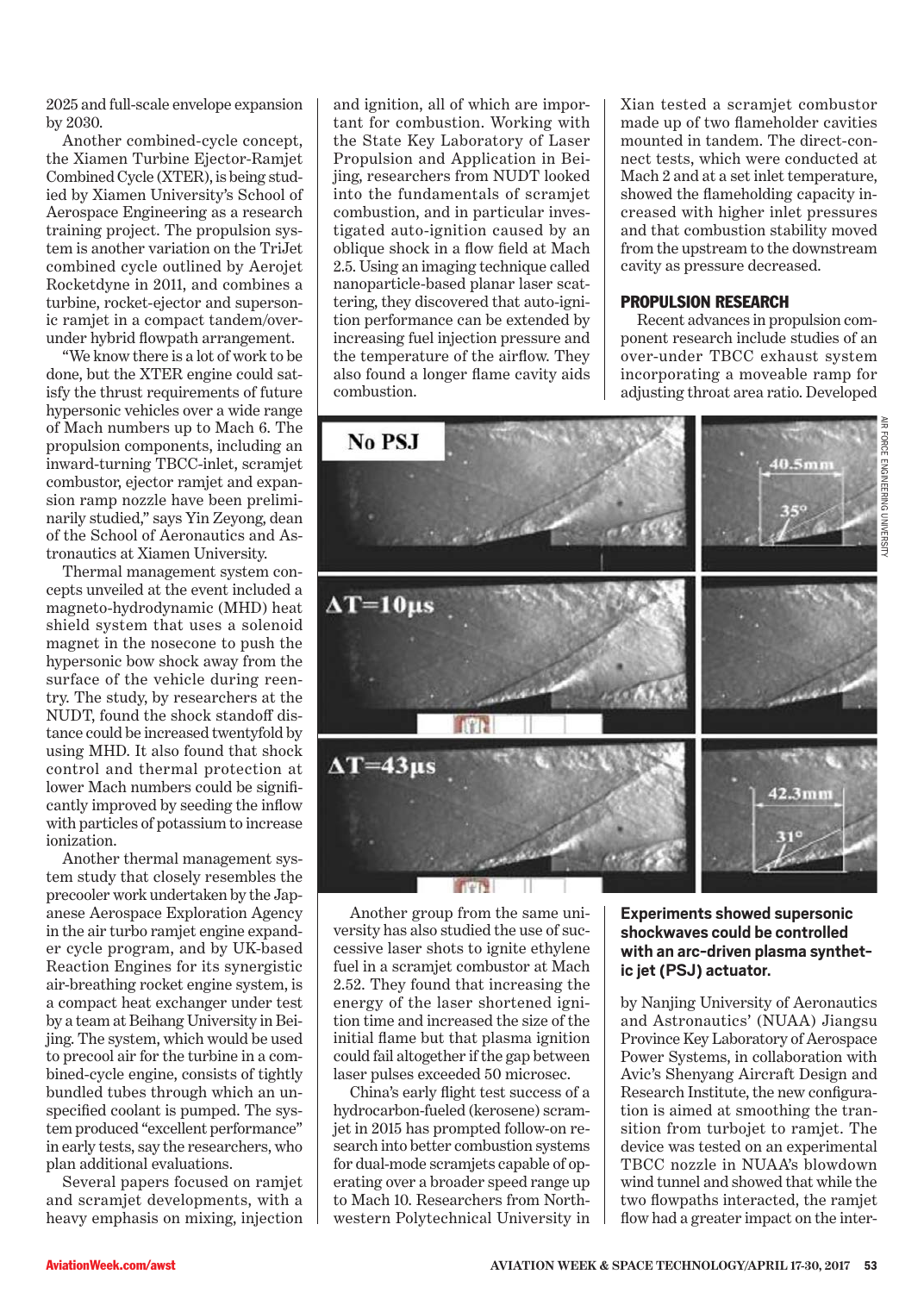

NATIONAL UNIVERSITY OF DEFENSE TECHNOLOGY

nal flow of the turbojet nozzle.

In other hypersonic propulsion studies, NUDT's detonation research group from Changsha revealed details of work underway since 2009 on a continuous rotating detonation ramjet engine (CRDRE). Operating on the same basic principle as the pulse-detonation engine, the CRDRE incorporates an annular combustor, into which propellants are fed axially to produce detonation waves that rotate circumferentially around the chamber.

Continuous rotating detonation is a form of pressure-gain propulsion that is gaining increasing interest for potential application in high-speed weapons and vehicles, largely because the air-breathing concept is highly efficient and mechanically simple and can be applied to either turbojets or ramjets. The NUDT team built and tested a 660-mm-long detonation wave ramjet in both direct-connect and freejet conditions using both hydrogen and ethylene fuels. Positive thrust was measured with the hydrogen fuel-led version in free-jet tests representing Mach 4.5 and 18.5 km (see photos on page 52), and researchers say nozzlearea contraction ratio is a key factor for propulsive performance and altering combustor pressure.

In the power and control systems area, a team from the Xian-based Air Force Engineering University and the School of Electrical Engineering at Xian Jiaotong University, is evaluating the potential application of arc-driven plasma synthetic jets to control the angle and position of supersonic shockwaves. The study recommends further work to improve control intensity and stability, as well as possible use to reduce heat flux and flow separation.

Other areas of advancement include studies of stiffened carbon composite structures for space vehicles and re**Latest hypersonic test assets now being commissioned in China include a Mach 6 quiet wind tunnel in Changsha, Hunan.**

search into silicon nitride/silica composites for potential use for spacecraft thermal protection. Several research facilities also unveiled results of flow and gas physics experiments in hypersonic fundamentals, and 45 papers were presented on advances in hypersonics studies using computational methods.

China's hypersonics initiative is grounded in a vast—and still expanding—nationwide network of test and evaluation facilities, the most notable of which is the Chinese Academy of Sciences' JF12 detonation-driven shock tunnel. With a 99-m-long (324-ftlong) detonation chamber and a nozzle exit diameter of 2.5 m, the JF12 is currently the largest shock tunnel in

the world and capable of replicating flight conditions at altitudes of  $25-50$ km and speeds of Mach 5-9. Opened in 2012, the JF12 can put test specimens through hypersonic conditions for more than 100 millisec.

However, China is still adding to its suite of large-scale test sites, and engineers at the China Academy of Aerospace Aerodynamics in Beijing are currently completing commissioning of a new large-scale free-piston shock tunnel that is designed to test from Mach 10-15. Built in 2016, the FD21 is 170 m long overall, eclipsing even the mighty JF12. The facility can be operated as a conventional shock tunnel, a high-enthalpy tunnel with a test time of 5 millisec. or a moderate-enthalpy tunnel with a 50-millisec. test time.

Other new additions to the suite of test facilities include a Mach 6 hypersonic quiet tunnel built in 2016 at NUDT. Configured with a nozzle exit diameter of 300 mm and producing an operating time of more than 15 sec. , the tunnel is still undergoing commissioning but has already shown that interference from the sidewalls, or "noise," is as low as 0.1% with pressures at or below 0.5 megapascals (MPa). Scramjet researchers based at the Hypervelocity Aerodynamics Institute at the China Aerodynamics Research and Development Center in Mianyang have meanwhile developed a combustionheated facility capable of simulating flight conditions of Mach 4-7 with run durations of up to 600 millisec.  $\bullet$ 

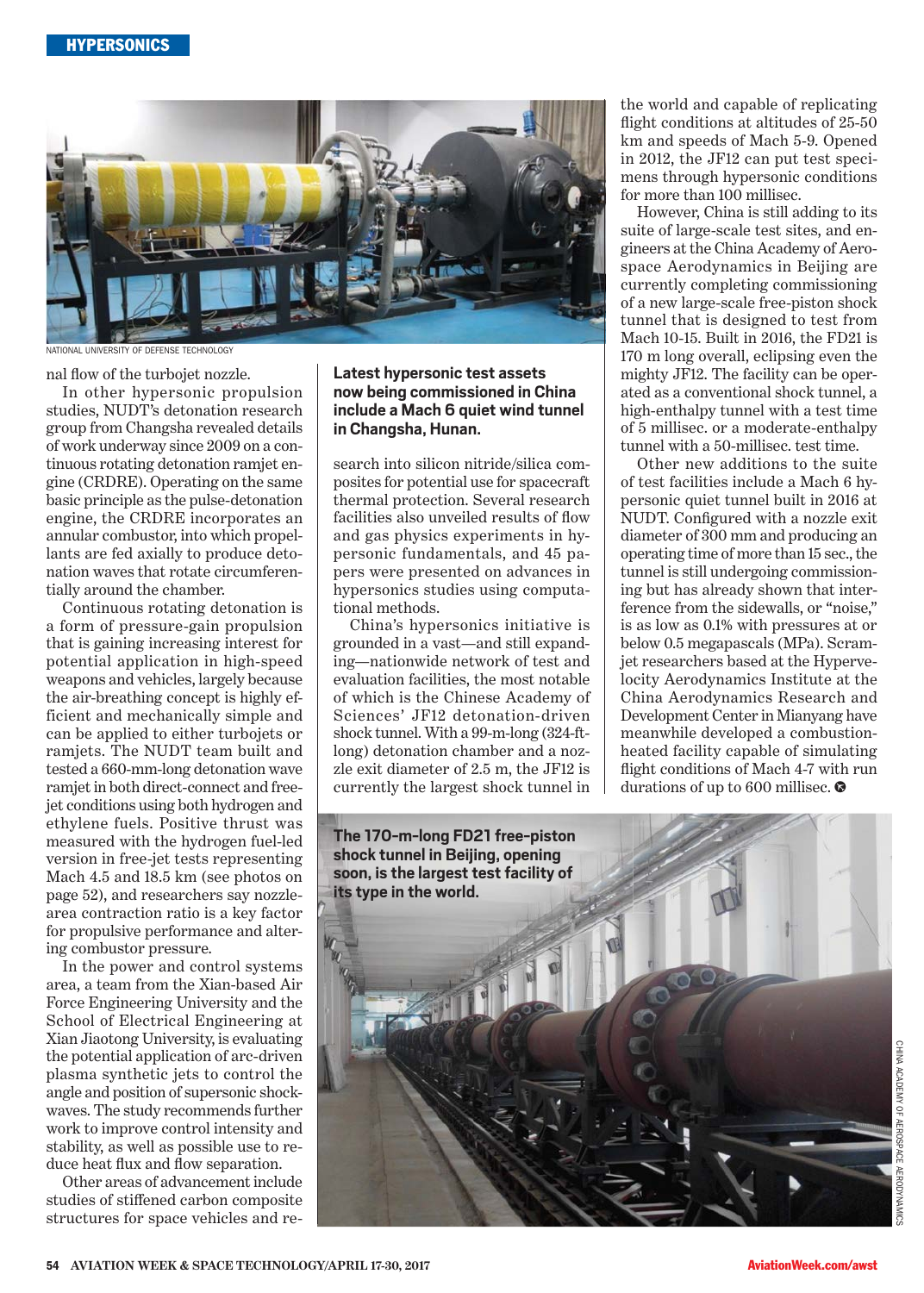# Hyper Hybrid

Chinese engineers say ambitious turbo-aided rocket and scramjet are on track for 2025 fight tests

## Guy Norris Xiamen, China

hinese engineers will test a prototype combined-cycle hypersonic engine later this year that they hope will pave the way for the frst demonstration fight of a full-scale propulsion system by 2025. If successful, the engine could be the frst of its type in the world to power a hypersonic vehicle or the frst stage of a two-stage-to-orbit spaceplane.

Combined-cycle systems have long been studied as a potential means to access to space and long-range hypersonic duct. Two rockets are mounted in the duct; an aft-mounted rocket for transonic acceleration and mode transition, and a main rocket mounted farther forward in the duct for fame stabilization during acceleration through to scramjet transition at Mach 6.

Updating test progress on the TRRE at the AIAA/China Academy of Engineering International Space Planes and Hypersonic Systems conference in Xiamen, Wei Baoxi of the Beijing Power Machinery Research Institute says simulations and experiments over the past two years have "validated its comprehensive advantages for acceleration, cruise, mobility and other aspects. The results show that the TRRE engine can reconcile the demands of high thrust at lower Mach numbers and high specifc impulse at a Mach number of 6.0."

For a typical cycle, the TRRE would operate in the turbine mode for takeoff with both ejector rockets in the high-speed duct, or channel, augmenting thrust to overcome transonic drag. Around Mach 2, the low-speed duct is closed and the engine transitions to using the ramjet and rocket/ramjets in the high-speed duct. From Mach 3 to Mach 6, the engine operates in ram mode and rocket ram mode using both the



### **The TRRE combined-cycle system integrates a highspeed turbine, rockets and ramjets in an "over-under" two-duct confguration.**

vehicles because they use both air-breathing and rocket engines to enable aircraft-like operations from a standing start to cover a wide range of speeds and altitudes. Such systems also take advantage of using atmospheric oxygen for fuel.

Various turbine, rocket and ramjet combinations have been studied in the West for decades, but it seems that a new Chinese-developed variation on this theme—the turbo-aided rocket-augmented ram/scramjet engine (TRRE)—appears to be closest to becoming the frst practical combined-cycle propulsion system. Developers at the Beijing Power Machinery Research Institute say the engine will have sufficient capability to power horizontal-takeof-and-landing hypersonic "near-space reconnaissance-and-strike" vehicles, two-stageto-orbit and even the single-stage-to-orbit vehicles.

Although similar to several earlier combined-cycle concepts, including the Trijet proposed by Aerojet Rocketdyne in 2008, the TRRE incorporates the three main propulsion systems in just two main ducts. The TRRE consists of a turbine, liquid oxygen/kerosene-liquid-fueled rockets and a kerosene-fueled ram/scramjet combined with a common inlet and exhaust and is designed to operate from a standing start to Mach 6+. The turbine, which operates from takeoff to Mach 2, is housed in an upper low-speed duct, while the ramjet and rockets are located in the lower high-speed

high-speed inlet and the forward-mounted ejector rocket in tandem. The engine enters scramjet mode with the activation of the rocket/ramjet compound combustion chamber at Mach 6.

"The main advantage of the TRRE is that it can solve the problems of an RBCC at low thrust and low speed by using the turbine engine for takeoff and landing as well as lowspeed fight," says Baoxi. "The second advantage is that with the rocket engine it solves the problem of the TBCC transition thrust 'pinch,' and it can also achieve a high specifc thrust from Mach 3 to Mach 10. If integrated well, it will provide smooth mode transition and solve the thrust gap between the turbine and ramjet as well as provide a wide range of thrust capability between subsonic, supersonic and hypersonic conditions. It will also be good for acceleration and maneuvering. The confguration will also enhance the stability of engine operation under extreme conditions using the combustion and steady fame efect of the rocket gas jet. Using these, we can expand the boundaries of stable operation," he adds.

Numerical test results of the TRRE prototype show it can "operate in the full fight envelope of Mach 0-6+ and have demonstrated the integrated high- and low-speed channels work cooperatively," says Baoxi. "They also show reliable power-mode transition and the feasibility of the rocket/ramjet working in cooperation in the high-speed channel over an extremely wide speed range between Mach 1.5 and 7."

In 2016, developers completed inlet and nozzle wind-